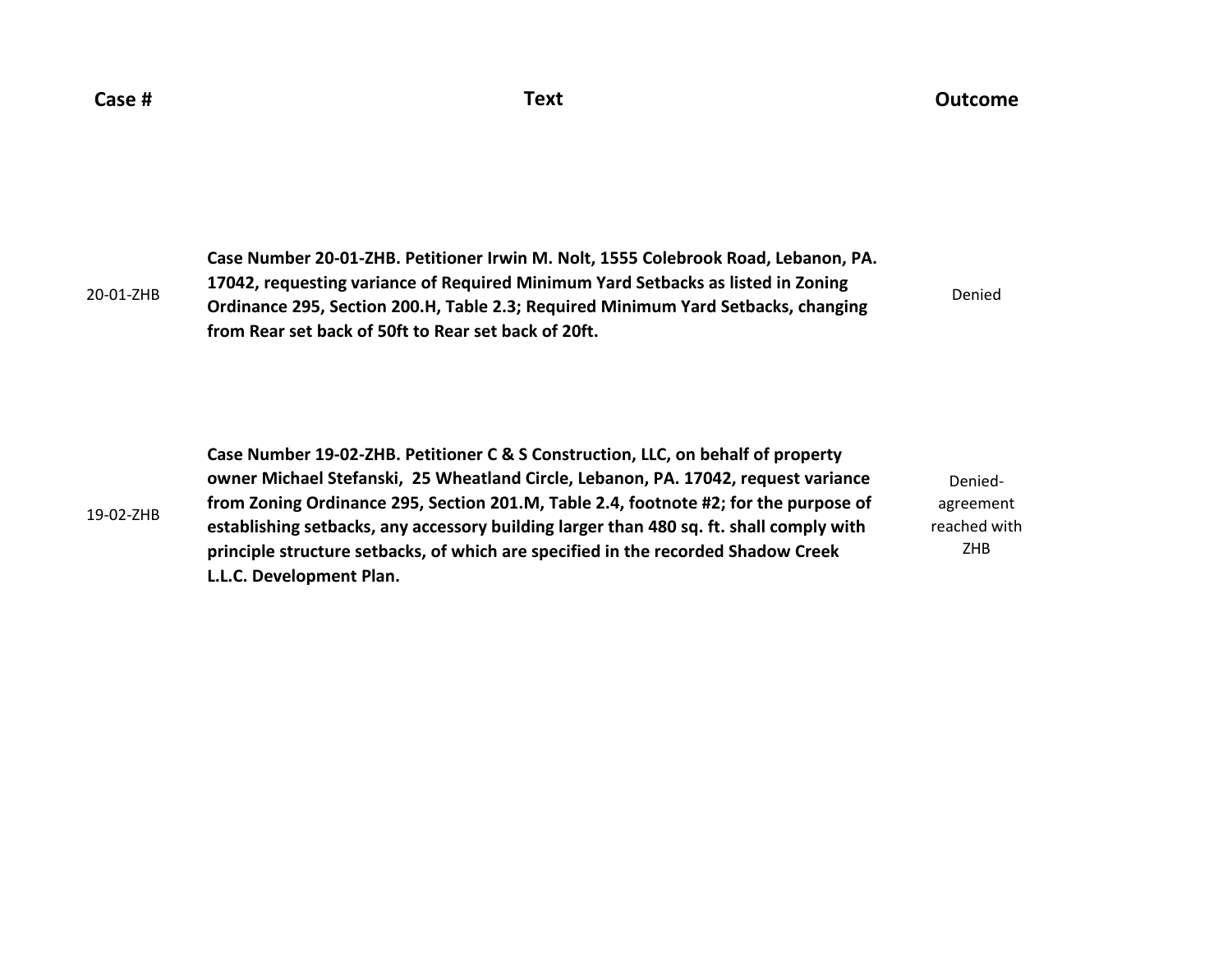19-01-ZHB **Case Number 19-01-ZHB. A Special Exception request for the property located at 1695 Quentin Road, Lebanon, PA. 17042 (The Property) , zoned Agricultural (A), filed by NEW CINGULAR WIRELESS PCS, LLC d/b/a AT&T Mobility to request a Special Exception of the Zoning Ordinance Section 200.B. "Agricultural District Use Table" of the North Cornwall Township Zoning Ordinance to allow for the installation of a personal wireless services facility (the Facility) at the Property, and Dimensional variances from Section 404.9.J of the Ordinance to allow the Facility to be within +/- 320.6' of the R-2 District and nearest residential property line where 500' is required, a dimensional variance of +/- 179.4'. Applicant also applies for such other interpretations, waivers, variances or other relief and/or approvals as may ultimately be required.**

Denied

conditions

18-03-ZHB **Case Number 18-3-ZHB, Petitioners for property located at 1585 Colebrook Road, Lebanon, PA 17042. 1. Petitioners request special exception of a riding stable in accordance of Article 2, section 200.09-F. of the Zoning Ordinance. 2. Petitioners request variance for set backs of various structures on the Petitioners property, per Article 4, section 404.18-B.** Approved with

|           | Case Number 18-1-ZHB. Variance for the property located at 1501 Quentin Road,             |          |
|-----------|-------------------------------------------------------------------------------------------|----------|
|           | Lebanon, PA. 17042, zoned General Commercial (C-2), filed by 1501 Quentin Road, LLC       |          |
|           | , represented by Mark Magrecki, Penn Tera Engineering Inc., to request a variance         |          |
| 18-01-ZHB | from the provisions of the Zoning Ordinance, Section 204 - G.1, G.2, G.3; Section 301 -   | Approved |
|           | C.1, F.3.a; Section 309.J; Section 310 - T.1, T.2, T.3, and a Special Exceptions Request, |          |
|           | Section 301. U.4. of the North Cornwall Township Zoning Ordinance, Uses Permitted         |          |
|           | by Right within the General Commercial (C-2) Zone.                                        |          |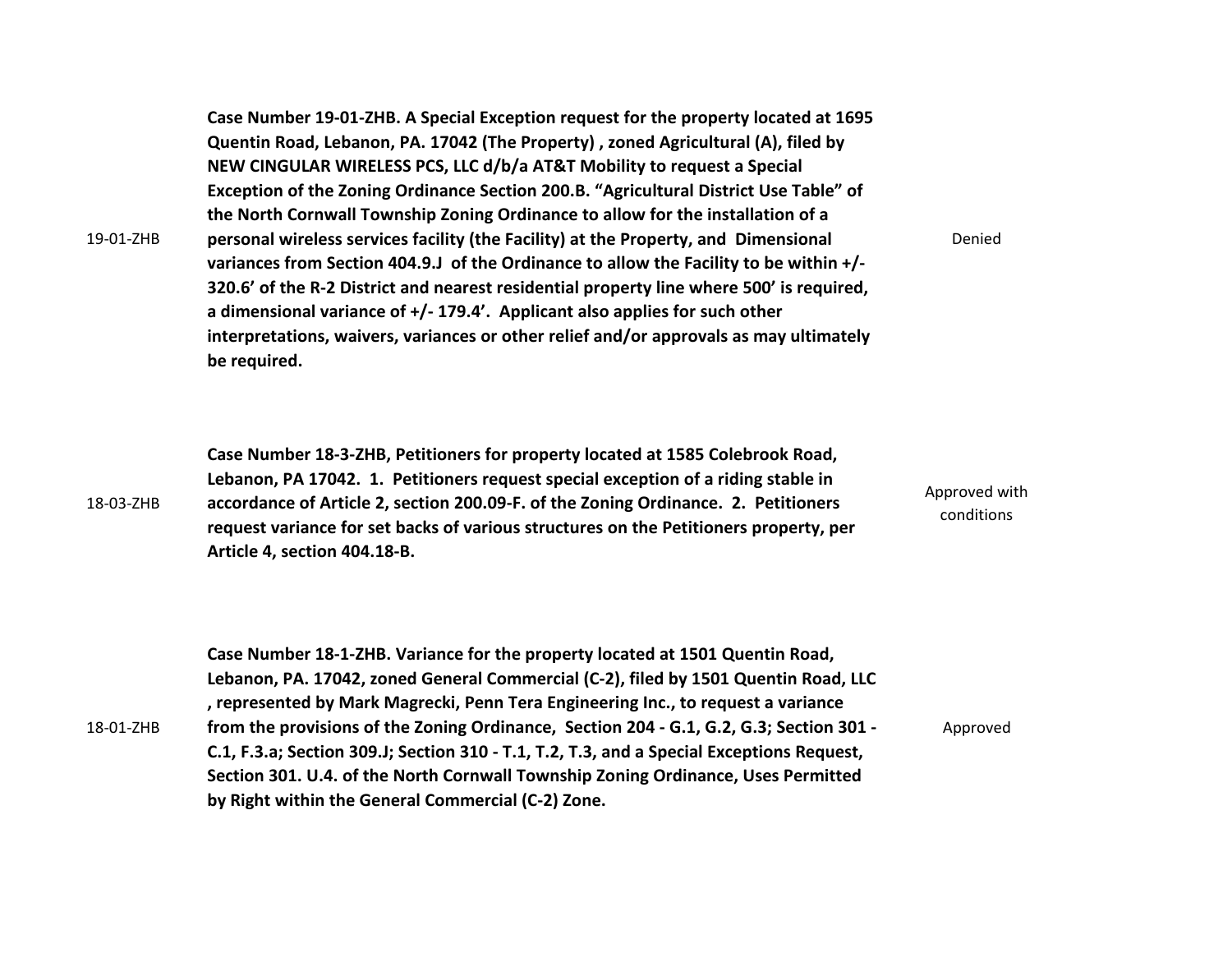| 16-03-ZHB | Case Number 16-3-ZHB. Appeal, special exception, or variance for the property<br>located at 245 Village Drive, Lebanon, PA. 17042, zoned Agricultural (A), filed by<br>Darrel L. and Marie L. Ebersole, represented by Michael Davis, of Barley Snyder,<br>appealing: Referencing to 2008 Zoning Ordinance: Article 4, section 5; Article 6,<br>section 2, subsection 1(B) and 1(I); and Article 22, sections 1 and 2.                                                                                                               | Hearing<br>Cancelled.<br>Mutual<br>agreement<br>negotiated<br>between<br>parties. |
|-----------|--------------------------------------------------------------------------------------------------------------------------------------------------------------------------------------------------------------------------------------------------------------------------------------------------------------------------------------------------------------------------------------------------------------------------------------------------------------------------------------------------------------------------------------|-----------------------------------------------------------------------------------|
| 16-01-ZHB | Case Number 16-1-ZHB. Variance for the property located at 1659 Colebrook Road,<br>Lebanon, PA. 17042, zoned Agricultural (A), filed by Brian R. Nolt and Timothy J. Nolt,<br>represented by Bob Gearhart, Matthew & Hockley Associates, LTD, to request a<br>variance from the provisions of the Zoning Ordinance, per ARTICLE 2, SECTION 200,<br>SUBSECTION B,C, D, & G, of the North Cornwall Township Zoning Ordinance, Uses<br>Permitted by Right within the (A) Zone.                                                          | Approved                                                                          |
| 15-01-ZHB | Case Number 15-1-ZHB. Variance for the property located at 623 Pondside Lane,<br>Lebanon, PA. 17042, zoned suburban residential (R-1), filed by Carrie Boyer,<br>Woodland Contractors, Inc., 1316 King Street, Lebanon, Pa. 17042 / Robert &<br>Elizabeth Zimmerman, 623 Pondside Lane, Lebanon, PA. 17042, to request a variance<br>from the provisions of the Zoning Ordinance, per ARTICLE 2, SECTION 210,<br>SUBSECTION K, of the North Cornwall Township Zoning Ordinance, Area & Design<br>Requirements within the (R-1) Zone. | Cancelled                                                                         |
| 14-04-ZHB | Case Number 14-4-ZHB. Special Exception for the property located at the "East Side of<br>Route 72 - Lot 3 of Cedar Crest Crossing", zoned Planned Commercial (PC), filed by<br>TKC XLVIII, LLC c/o the Keith Corporation, to establish a coffee/donut shop with drive-<br>thru service (drive-thru restaurant) per Section 221.C.2.C. of the North Cornwall<br><b>Township Zoning Ordinance.</b>                                                                                                                                     | Approved                                                                          |